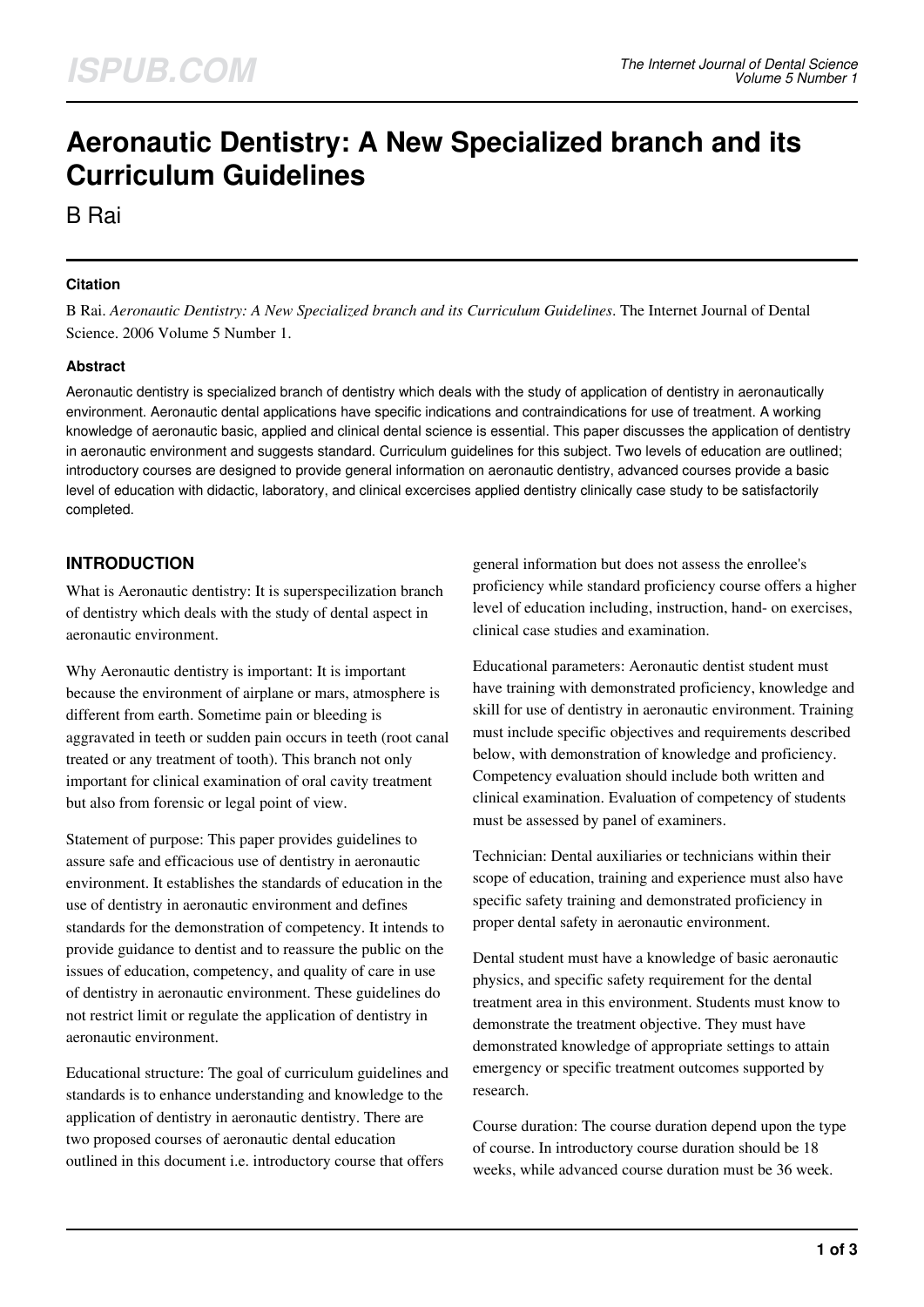Course name (Award) : FAD (Fellowship of aeronautic dentistry), awarded should be to an introductory course student, while PGDAD (Post graduate diploma in aeronautic dentistry) should be awarded to advanced course student.

Scope. Every country should create post of dentists aeronautic at every Airport for examination of dentition (before, during, after journey) for safety as well as Medicolegal and forensic point of view.

## **COURSE OUTLINES INTRODUCTORY COURSE**

- 1. Introduction
	- a. Self-graded pre-test (a must)
- 3. Fundamentals of aeronautic physics (brief)
- 4. Effect of Aeronautic environment on teeth and oral cavity.
- 5. Infection control.
- 6. Emergency treatment during or before the journey.
- 7. Prevention of pain and bleeding.
- 8. Indication and contraindication of treatment
- 9. Medico-legal or forensic aspects.
- 10. Post test examination

## **ADVANCED COURSE**

- 1. Introduction
	- a. Self graded pre-test (a must)
- 3. Fundamentals of Aeronautic physics (brief)
- 4. Infection control
- 5. Prevention or management of Dental emergency.
- 6. Safety of dental treatment
- 7. Effect of aeronautic environment on teeth and oral cavity.
- 8. Differences in treatment modalities in aeronautics.
- 9. Pain, and bleeding, prevention and management.
- 10. Indication or contraindication of dental treatment.
- 11. Precaution measures: during, after, before the journey.
- 12. Complication of treatment.
- 13. Medico-legal or forensic aspects: dental records keeping, creation and maintenance of dental database.
- 14. Current and future research and development programs.
- 15. Short project report (on any topic of aeronautic dentistry)
- 16. Dissertation
- 17. Post-test examination :
	- a. clinical stimulation
	- b. clinical case-studies
	- c. written post test

## **FUTURE SUGGESTIONS OR RECOMMENDATIONS**

- 1. Topic of aeronautic dentistry should be included in Dental Curriculum.
- 2. Aeronautic Dental Institute should be opened for further development and research.
- 3. MSc or Ph.D level degree (in Aeronautic Dentistry) should be introduced in dental curriculum.
- 4. Journals or newspaper / newsletter should be start in order to increase in the knowledge of aeronautics dentistry.
- 5. CDE (Continuing the Dental Education) programme or Workshop/ Training course in Aeronautic Dentistry should be started.

## **CORRESPONDENCE TO**

Dr. Balwant Rai Mobile + 91- 9812185855 E.mail Address : raibalwant29@rediffmail.com

#### **References**